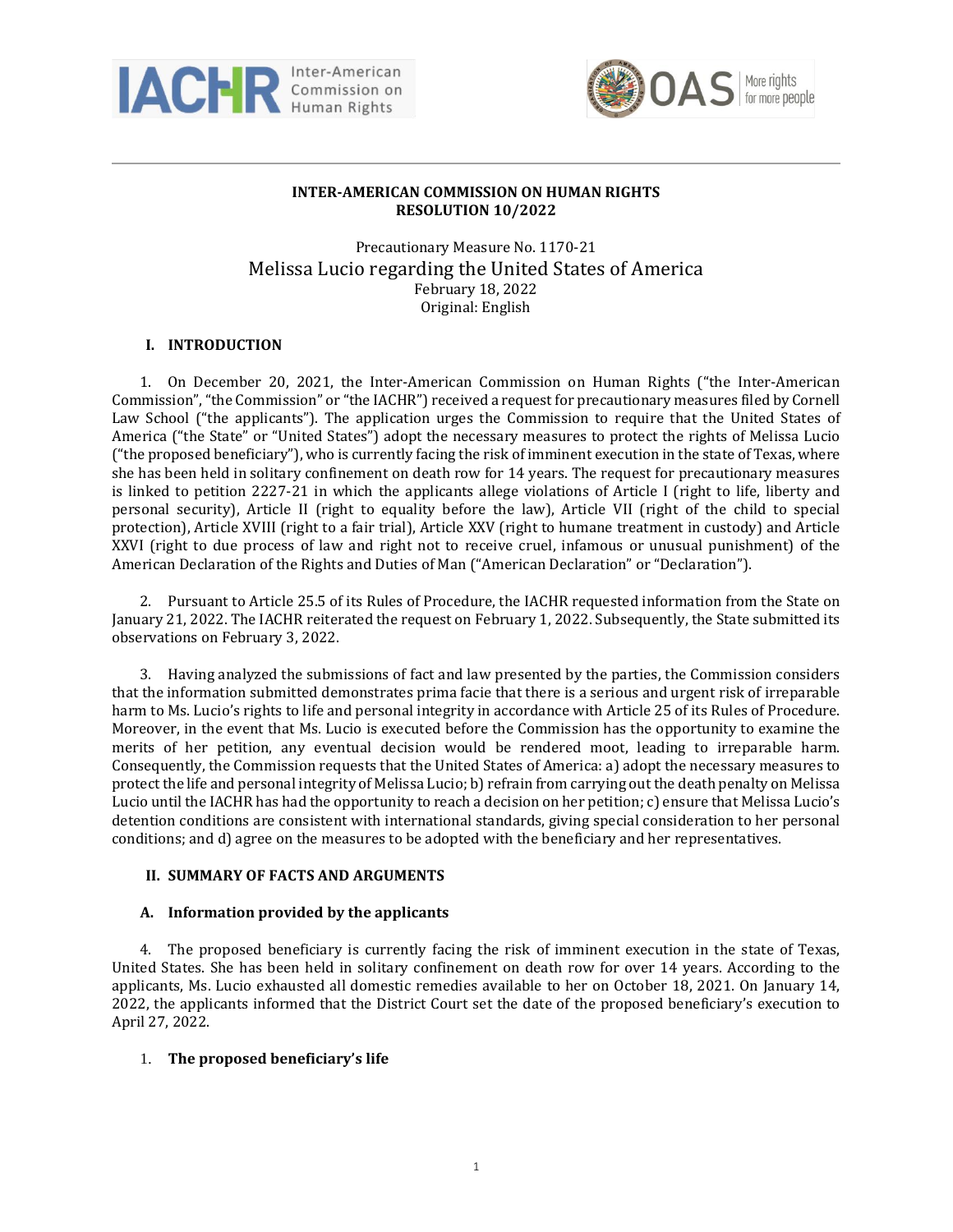



5. According to the application, the proposed beneficiary's life was shaped by physical, emotional, and sexual abuse. She is a survivor of multiple rapes, stating when she was six years old, and was a victim of genderbased violence from relatives and partners. The applicants also argued that she was a "child bride", marrying by the age of sixteen.

6. Her mother gave birth to the proposed beneficiary as a single mother and had three serious relationships throughout Melissa's childhood. Melissa's stepfathers repeatedly beat her mother in front of her, and one of them raped Melissa for at least two years. Around this time Ms. Lucio was also repeatedly raped by her uncle. According to the application, Melissa was castigated by her mother when she tried to disclose the abuse when she was nine years old.

7. To escape her situation, Ms. Lucio married at sixteen – although this marriage was otherwise illegal, given that Melissa was a minor, the marriage was permitted in the State of Texas at that time because her mother consented. Melissa was physically and emotionally abused by her husband and struggled with cocaine addiction during her marriage. At age seventeen, Melissa suffered a miscarriage, and later had five children by the time she was twenty-four, when her husband suddenly abandoned the family.

8. After that, the proposed beneficiary quickly entered a new relationship, again suffering physical, emotional, and verbal abuse. In this new relationship, Ms. Lucio suffered two miscarriages and gave birth to seven more children. During the relationship, their children reported to the Texas Department of Family and Protective Services (DFPS) that they were experiencing domestic violence in their household. The violence against Melissa was also reported by the school principal, after her husband punched her in school grounds. On the other hand, a DFPS report investigated allegations of sexual abuse of the children by her partner and one of Melissa's older sons. Although the Harlingen Police Department filed charges against her son, the applicants argue that the police and DFPS both failed to intervene to stop the abuse against Melissa.

9. In addition to the abuse, the family lived in a "constant state of economic hardship and housing instability". The family moved twenty-six times between 1994 and 2007 because they were unable to pay rent. At various points, Melissa and her children were homeless, lived in a park, and relied on food banks and the school for the children's meals and hygiene needs. The application states that following an order from DFPS Ms. Lucio was diagnosed with Cocaine Abuse and Dysthymic Disorder, a "chronic mood disorder". The doctor recommended individual counseling, alcohol/drug abuse counseling, continued DFPS behavioral supervision, vocational counseling, guidance, and parenting education.

10. In 2004, DFPS removed the seven youngest children from Melissa's custody. The application states that the DFPS mostly reported parental negligence "deriving primarily from poverty, including a lack of supervision, an unclean home environment, inadequate food, lack of electricity or water, and homelessness". The only instance of "physical abuse" by Melissa occurred when two of her infants tested positive for cocaine at birth, which is automatically classified as abuse by the DFPS. The DFPS later returned the children to Melissa and her partner, at this point living at a "second-story apartment at the top of a steep and poorly maintained exterior flight of stairs".

## **2. The facts that led to the proposed beneficiary's conviction and death sentence**

11. According to the application, on February 15, 2007, Melissa's youngest daughter, M., "fell down the dangerously steep exterior stairs" and "although her injuries did not appear life-threatening, two days later, M. went down for a nap and never woke up".

#### **3. Interrogation and arrest**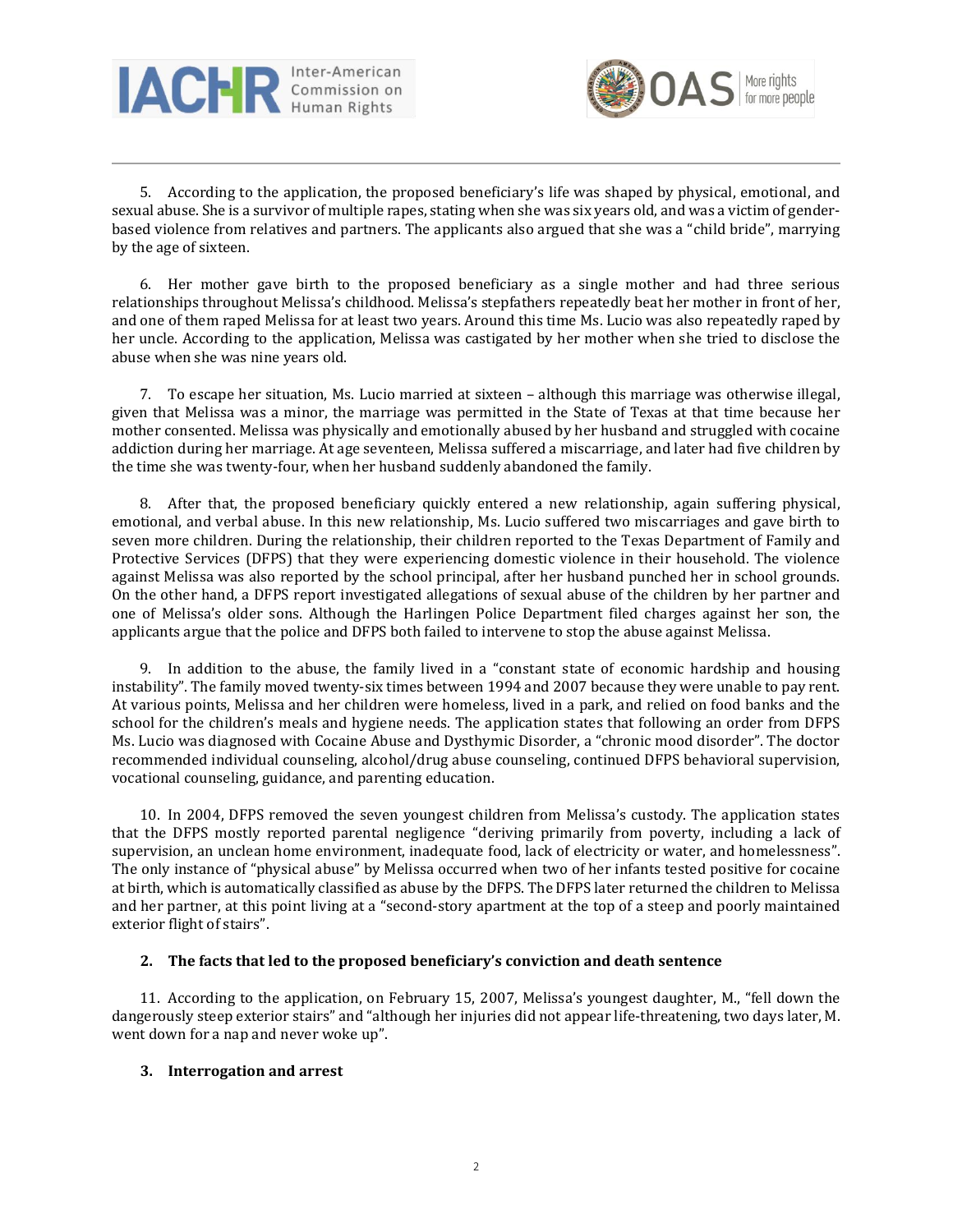



12. The same night that M. died Ms. Lucio was taken to the police station for questioning. According to the applicants, "an armed, male investigation team" aggressively interrogated the proposed beneficiary for five hours, "treating her as guilty from the very beginning" due to her "perceived flat affect and emotional removal", as evidence of her guilt. The applicants argue that Melissa's lack of emotional reaction was a survival mechanism because of decades of abuse from adult men.

13. During the interrogation Ms. Lucio was not allowed to sleep or eat and grew increasingly emotionally, mentally, and physically exhausted. The investigators allegedly rejected Melissa's explanation that M. had fallen down the stairs, showed her images of her dead child, "compelled Melissa to hit a baby doll multiple times in the alleged manner in which she abused M.", and used coercive interrogation techniques. Melissa eventually capitulated to her interrogator's assertions, saying, "I guess I did it". The applicants argue that "Melissa's coerced admissions" were another manifestation of her trauma rather than an indication of any actual culpability in M.'s death. Following Melissa's interrogation, the State of Texas charged Melissa with capital murder for M.'s death.

14. Furthermore, the applicants argue that following Melissa's arrest she was diagnosed with posttraumatic stress disorder (PTSD), "battered woman syndrome" directly resulting from her early childhood trauma and physical, sexual, and emotional abuse and "significant cognitive impairments".

#### **4. Allegations of due process of law and right to a fair trial violations**

15. The application alleges that Ms. Lucio's trial counsel failed to provide her an adequate defense and was unable to meet both the "minimum threshold for international standards of due process" and the American Bar Association Guidelines for the Appointment and Performance of Defense Counsel in Death Penalty Cases. The applicants sustained that her attorney committed errors which "fatally undermined the fairness of Ms. Lucio's capital murder trial", *inter alia*, he "failed to file a pre-trial motion to suppress her false confession on the grounds that it was involuntary"; failed to "challenge the prosecution's evidence and experts through effective cross-examination"; failed to obtain the assistance of other experts, such as a forensic pathologist and other competent defense experts who could have casted doubt on the State's "erroneous theory surrounding M.'s injuries and death" and by neglecting her gender-based violence history.

16. Even though the trial court appointed a lawyer to represent Ms. Lucio on May 31, 2007, he "did not identify or request any defense experts for nearly six months following his appointment", and neither "presented key evidence to refute the capital charge against her nor investigated mitigating evidence crucial to the fair determination of her sentence". According to the applicants, Ms. Lucio's lawyer "failed to request the assistance of a mitigation specialist until it was too late"to do a complete investigation of Ms. Lucio's life history. As a result, "the jury sentenced Ms. Lucio to death with only a fragment of the relevant evidence that should have been available to them", for example, that Ms. Lucio's emotional reaction was "symptomatic of her mental illness and were unable to connect her response to the police interrogation to her lifelong learned behavior of acquiescence to powerful men".

17. On the other hand, the applicants argue that "the United States undermined Ms. Lucio's right to a fair trial" because the trial court excluded the testimony of a psychologist and a social worker who were "two critical witnesses for the defense". According to the applicants "without their testimony, the jury had no reason to doubt the truthfulness of Ms. Lucio's incriminating statements, which became the centerpiece of the prosecution's case".

18. The application also states that, during the penalty phase of the trial, the State presented information to falsely portray Ms. Lucio as a remorseless criminal and that the prosecution argued that the proposed beneficiary did not cry or scream in prison, using "this evidence as 'proof' of her lack of remorse at her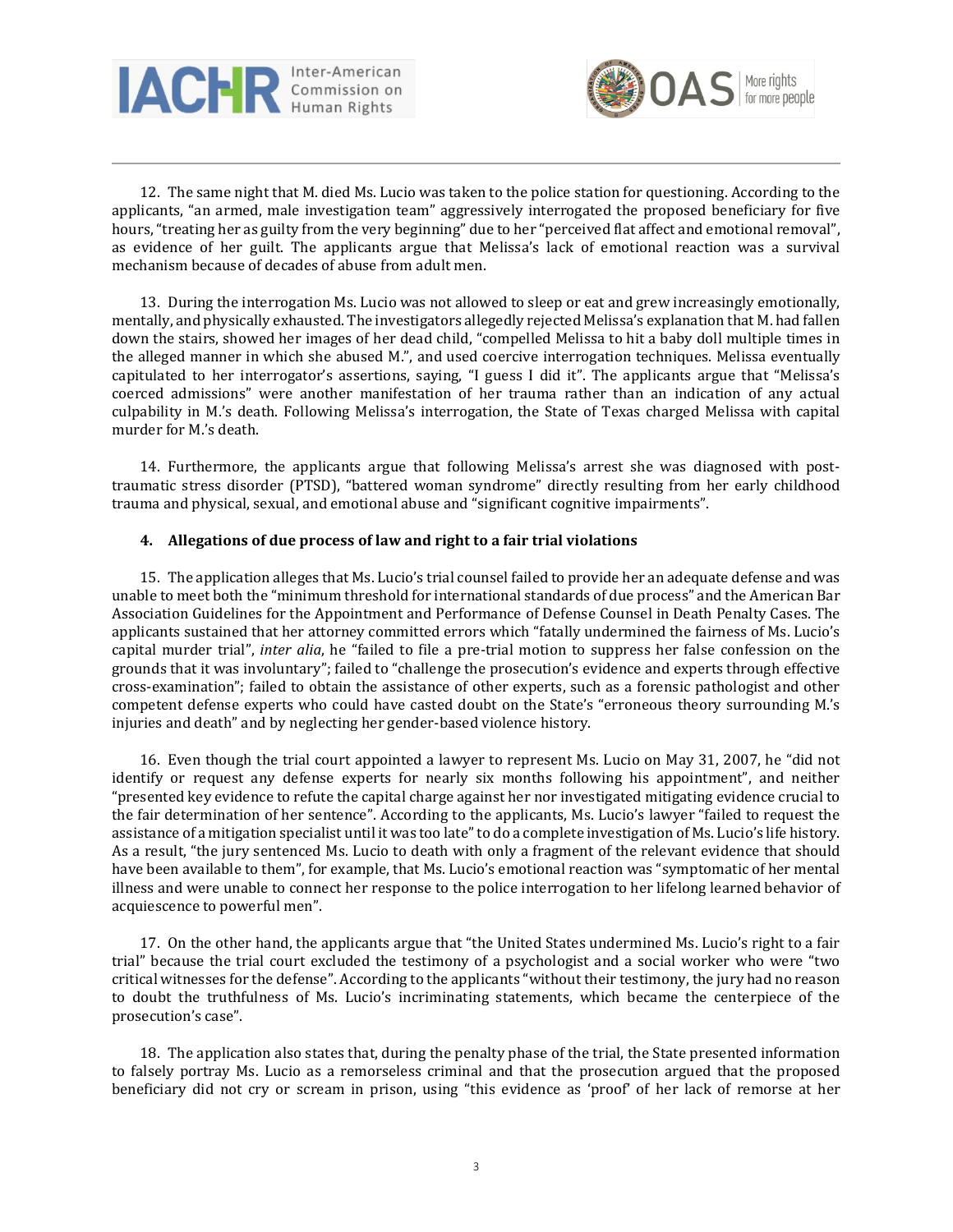



daughter's death". Allegedly, the prosecution mischaracterized the "symptoms of Melissa's mental illness as evidence of her blameworthiness".

### **4. The proposed beneficiary's conviction and death sentence**

19. Ms. Lucio was sentenced to death on July 22, 2008.

20. Ms. Lucio filed several petitions regarding the ineffectiveness of her legal assistance and other violations of her right to a fair trial. Ms. Lucio's arguments about the deficiency of her legal defense have been denied in both state and federal courts. After the United States District Court for the Southern District of Texas denied her a certificate of appealability on these claims, she appealed to the Fifth Circuit Court of Appeals. The Fifth Circuit likewise denied her leave to appeal.

21. In relation to the proposed beneficiary's claim that the state court violated her right to a fair trial, the Federal District Court for the Southern District of Texas rejected her claim. On appeal, a panel of the United States Court of Appeals for the Fifth Circuit unanimously granted her a certificate of appealability and granted her relief. Nonetheless, Texas petitioned for rehearing *en banc*, and after granting the rehearing, the *en banc* Fifth Circuit vacated the panel opinion. While the majority of the judges agreed with the result and agreed that the Anti-Terrorism and Effective Death Penalty Act (AEDPA) barred relief, no majority agreed on the reasoning for denying relief.

22. Finally, on October 18, 2021, the United States Supreme Court denied a writ of certiorari based on these claims.

## **5. The proposed beneficiary's current conditions of confinement**

23. After being sentenced to death, Ms. Lucio was placed in solitary confinement, where she has remained for over 14 years. The confinement is "particularly torturous for Ms. Lucio" due to the proposed beneficiary's depression and post-traumatic stress disorder. The applicants also claim that the proposed beneficiary has an IQ of 70 and that "Ms. Lucio's limited cognitive abilities and mental illness have made her even more vulnerable to the acute trauma inherent in solitary confinement under sentence of death".

24. According to the application, Ms. Lucio spends at least 23 hours a day in a brick and concrete room the size of a parking space with negligible educational and environmental stimuli. Her cell includes a narrow bed comprised of a metal frame and a thin mattress pad. A steel sink and toilet are an arm's length away from her bed. There is a small desk with a metal stool. All the furniture is bolted to the floor and walls. She is not allowed to put pictures, letters, or even a calendar on the wall. The cell has a small window that is barred and covered in a glaze that makes it near impossible to see anything outside. Within her cell, Ms. Lucio has no access to television, educational opportunities, or consistent recreation. Nearly all of Ms. Lucio's time is idle, writing letters or reading a limited selection of books.

25. Moreover, Ms. Lucio's prison building contains inmates on death row and inmates subjected to administrative or protective segregation, including women who suffer extreme mental illness and women whom the prison has identified as unsafe to the general prison population. In this sense, the applicants claim that Ms. Lucio "hears screaming, cursing, banging, and slamming doors throughout the prison", by both inmates and prison guards, and is frequently exposed to "airborne chemical agents, which are used to subdue prisoners who are deemed to be acting out". These noises and smells often prevent Ms. Lucio from thinking clearly and sleeping - according to the applicants, Ms. Lucio has woken up multiple times due to the excessive noise every night for the past fourteen years.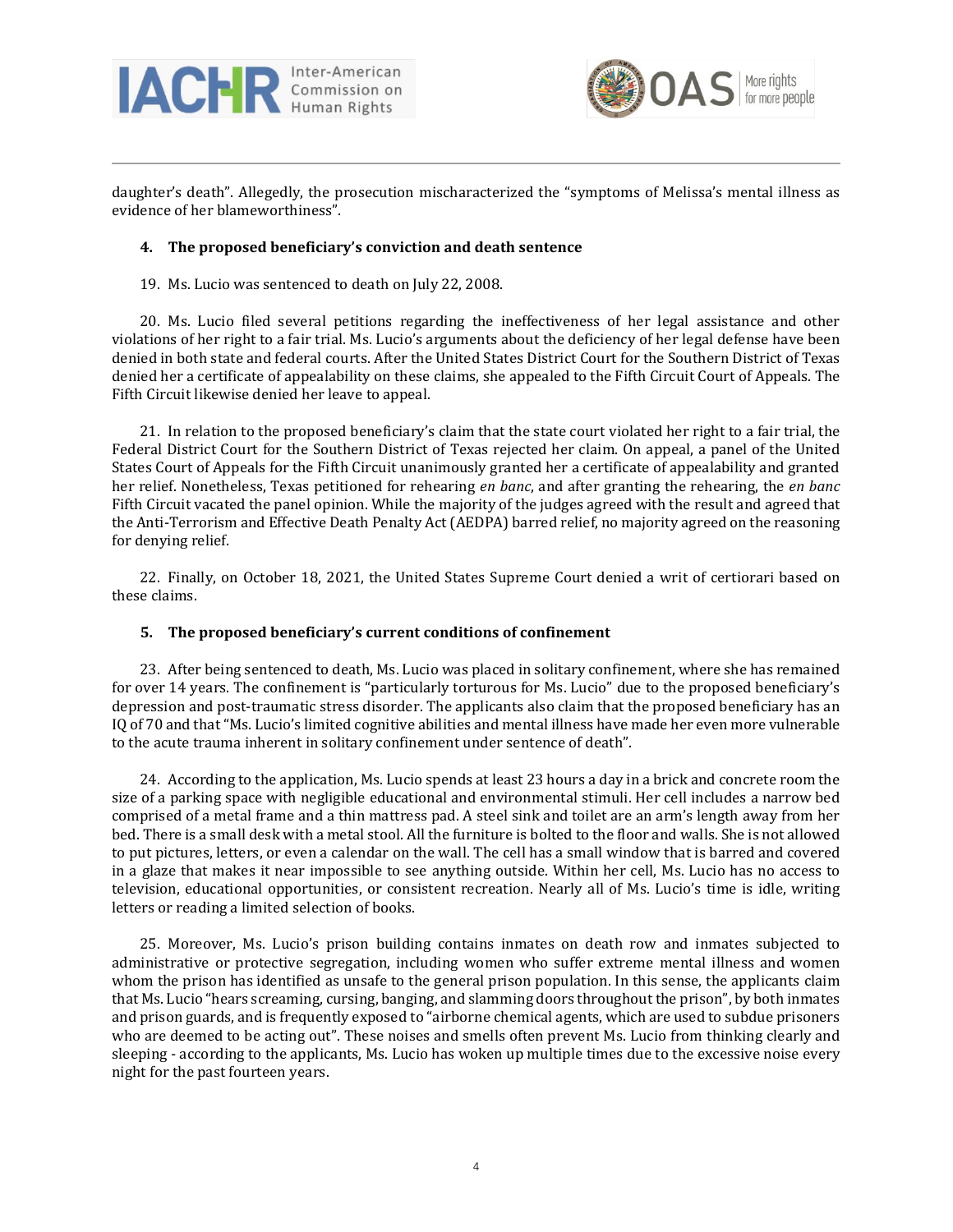



26. The application argues that Ms. Lucio's prolonged solitary confinement has irreparably harmed not only her physical well-being but also her psychological and emotional well-being. She rarely has access to the touch of another human being. Death row inmates in Texas are not allowed contact visits, therefore Ms. Lucio has never touched or held any of her grandchildren.

#### **6. Execution date**

27. On January 14, 2022, the applicants informed that the District Court set the date of the proposed beneficiary's execution to April 27, 2022.

## **B. Information provided by the State**

28. The United States submitted information on February 3, 2022. According to the State, the request for information was forwarded to the Attorney General of the State of Texas on February 2, 2022.

29. Moreover, the State reaffirmed "its longstanding position that the Commission lacks the authority to require that States adopt precautionary measures". Consequently, "should the Commission adopt a precautionary measure resolution in this matter, the United States would take it under advisement and construe it as recommendatory".

#### **III.ANALYSIS OF THE ELEMENTS OF SERIOUSNESS, URGENCY, AND IRREPARABLE HARM**

30. The precautionary measures mechanism is part of the Commission's functions of overseeing Member States' compliance with the human rights obligations established in Article 106 of the Charter of the Organization of American States ("OAS"). These general functions are set forth in Article 41(b) of the American Convention on Human Rights, as well as in Article 18(b) of the Statute of the IACHR. Moreover, the precautionary measures mechanism is enshrined in Article 25 of the Rules of Procedure, by which the Commission grants precautionary measures in serious and urgent situations, where such measures are necessary to prevent irreparable harm.

31. The Inter-American Commission and the Inter-American Court of Human Rights ("the Inter-American Court" or "I/A Court H.R.") have repeatedly established that precautionary and provisional measures have a dual nature, both protective and precautionary.<sup>1</sup> Regarding the protective nature, these measures seek to avoid irreparable harm and protect the exercise of human rights.<sup>2</sup> To do this, the IACHR shall assess the problem raised, the effectiveness of state actions to address the situation described, and how vulnerable the persons proposed as beneficiaries would be left in case the measures are not adopted.<sup>3</sup> Regarding their precautionary nature, these measures have the purpose of preserving legal situations while under the consideration of the IACHR. Their precautionary nature aims at safeguarding the rights at risk until the request pending before the

<sup>&</sup>lt;sup>1</sup> See in this regard: I/A Court H.R. Matter of the Yare I and Yare II Capital Region [Penitentiary](https://www.corteidh.or.cr/corteidh/docs/medidas/penitenciarioregion_se_01_ing.pdf) Center. Request for Provisional Measures submitted by the IACHR regarding the Bolivarian Republic of Venezuela. Order of the Inter-American Court of Human Rights of March 30, 2006, considerandum 5; I/A Court H.R. Case of Carpio Nicolle *et al*. v. [Guatemala.](https://www.corteidh.or.cr/corteidh/docs/medidas/carpio_se_14_ing.pdf) Provisional Measures. Order of July 6, 2009, considerandum 16.

See in this regard: I/A Court H.R. Matter of Capital El Rodeo I and El Rodeo II Judicial [Confinement](https://www.corteidh.or.cr/docs/medidas/rodeo_se_01_ing.pdf) Center. Provisional Measures regarding Venezuela. Order of the Court of February 8, 2008, considerandum 8; I/A Court H.R. Case of Bámaca [Velásquez.](https://www.corteidh.or.cr/docs/medidas/bamaca_se_10_ing.pdf) Provisional measures regarding Guatemala. Order of the Court of January 27, 2009, considerandum 45; I/A Court H.R. [Matter](https://www.corteidh.or.cr/docs/medidas/fernandez_se_02_ing.pdf) of [Fernández](https://www.corteidh.or.cr/docs/medidas/fernandez_se_02_ing.pdf) Ortega *et al*. Provisional measures regarding Mexico. Order of the Court of April 30, 2009, considerandum 5; I/A Court H.R. Matter of [Milagro](https://www.corteidh.or.cr/docs/medidas/sala_se_01.pdf) Sala. Request for Provisional Measures regarding Argentina. Order of the Inter-American Court of Human Rights of November 23, 2017, considerandum 5 [only in Spanish].

See in this regard: I/A Court H.R. Matter of [Milagro](https://www.corteidh.or.cr/docs/medidas/sala_se_01.pdf) Sala. Request for Provisional Measures regarding Argentina. Order of the Inter-American Court of Human Rights of November 23, 2017, considerandum 5 [only in Spanish]; I/A Court H.R. Matter of [Capital](https://www.corteidh.or.cr/docs/medidas/rodeo_se_01_ing.pdf) El Rodeo I and El Rodeo II Judicial [Confinement](https://www.corteidh.or.cr/docs/medidas/rodeo_se_01_ing.pdf) Center. Provisional Measures regarding Venezuela. Order of the Court of February 8, 2008, considerandum 9; I/A Court H.R. Matter of the Criminal Institute of Plácido de Sá [Carvalho.](https://www.corteidh.or.cr/docs/medidas/placido_se_01.pdf) Provisional Measures regarding Brazil. Order of the Inter-American Court of Human Rights of February 13, 2017, considerandum 6 [only in Spanish].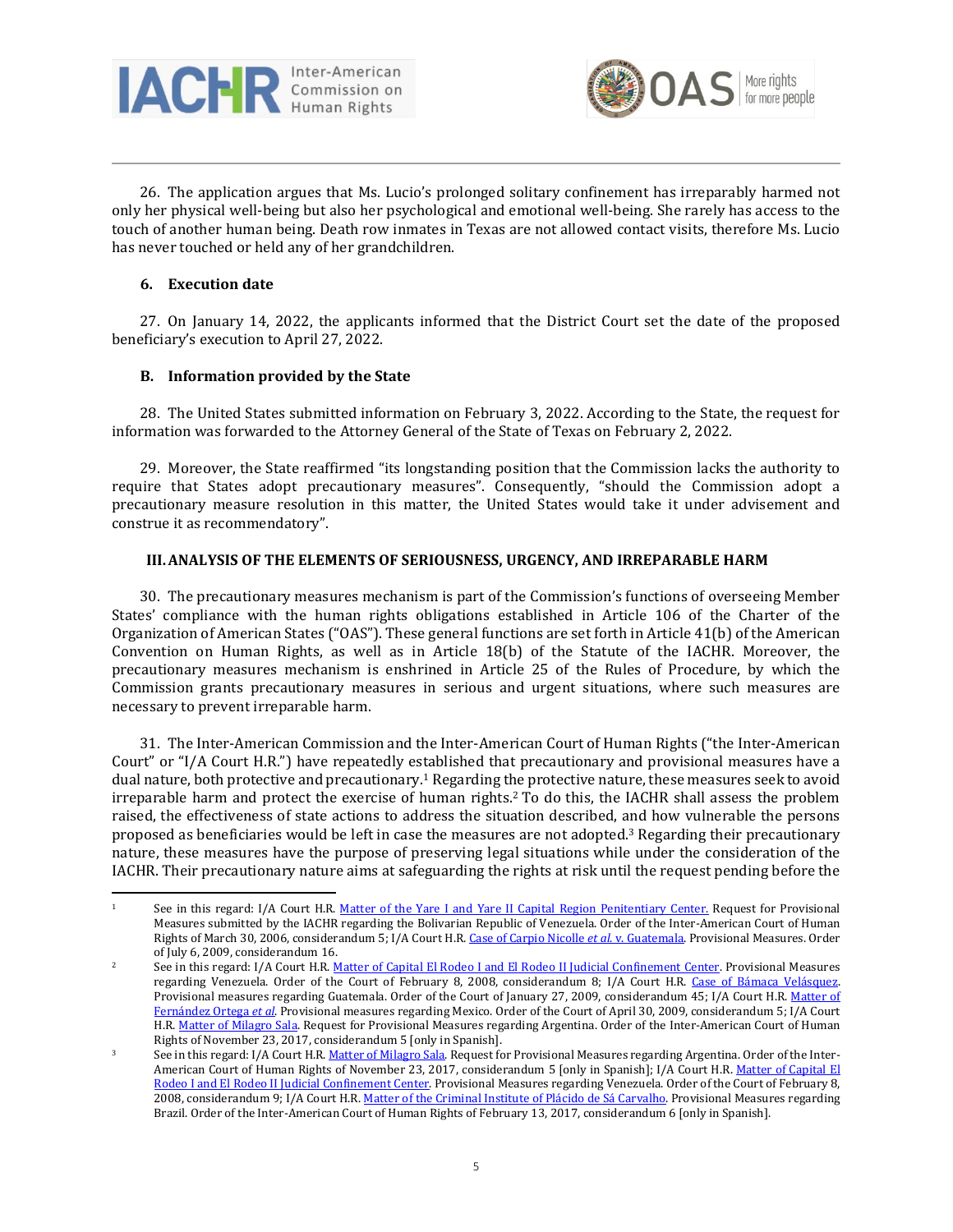



inter-American system is resolved. Their object and purpose are to ensure the integrity and effectiveness of an eventual decision on the merits and, thus, avoid any further infringement of the rights at issue, a situation that may adversely affect the useful effect (*effet utile*) of the final decision. In this regard, precautionary or provisional measures enable the State concerned to comply with the final decision and, if necessary, to implement the ordered reparations.<sup>4</sup> In the process of reaching a decision, and according to Article 25(2) of the Rules of Procedure, the Commission considers that:

- a. "Serious situation" refers to a grave impact that an action or omission can have on a protected right or on the eventual effect of a pending decision in a case or petition before the organs of the Inter-American System;
- b. "Urgent situation" is determined by means of the information provided and refers to risk of threat that is imminent and can materialize, thus requiring immediate preventive or protective action; and,
- c. "Irreparable harm" refers to injury to rights which, due to their nature, would not be susceptible to reparation, restoration or adequate compensation.

32. In analyzing these requirements, the Commission reiterates that the facts supporting a request for precautionary measures need not be proven beyond doubt. Rather, the purpose of the assessment of the information provided should be to determine prima facie if a serious and urgent situation exists.<sup>5</sup>

33. As a preliminary observation, the Commission considers it necessary to highlight that, according to its mandate, it is not called upon to determine the criminal responsibility of individuals in relation to their alleged commission of crimes or infractions. Additionally, the IACHR does not have the mandate, through the precautionary measures mechanism, to determine whether the State has incurred violations of the American Declaration as a result of the alleged events. In this sense, the Commission reiterates that, with respect to the precautionary measures procedure, it is only called upon to analyze whether the proposed beneficiary is in a situation of seriousness and urgency facing harm of an irreparable nature, as established in Article 25 of its Rules of Procedure. With regards to P-2227-21, which alleges violations of the rights of the proposed beneficiary, the Commission recalls that the analysis of these claims will be carried out in compliance with the specific procedures of its Petition and Case System, in accordance with the relevant provisions of its Statute and Rules of Procedure.

34. The Commission also finds it pertinent to underscore that, while the exhaustion of domestic remedies is indeed a requirement for the admissibility of petitions in accordance with Article 31 of its Rules of Procedure, this same requirement does not apply to the granting of precautionary measures. In this sense, Article 25.6.a of the Rules of Procedure establishes that whether the situation has been brought to the attention of the pertinent authorities should be taken into account when reviewing a request for precautionary measures. However, such actions do not bar the Commission from granting precautionary measures under the consideration of the requirements of seriousness, urgency and irreparable harm. Additionally, as indicated

See in this regard: I/A Court H.R. Matter of Capital El Rodeo I and El Rodeo II Judicial [Confinement](https://www.corteidh.or.cr/docs/medidas/rodeo_se_01_ing.pdf) Center. Provisional Measures regarding Venezuela. Order of the Court of February 8, 2008, considerandum 7; I/A Court H.R. Matter of "El [Nacional"](https://www.corteidh.or.cr/docs/medidas/elnacional_se_02.pdf) and "Así es la Noticia" [newspapers.](https://www.corteidh.or.cr/docs/medidas/elnacional_se_02.pdf) Provisional Measures regarding Venezuela. Order of the Court of November 25, 2008, considerandum 23 [only in Spanish]; I/A Court H.R. Matter of Luis [Uzcátegui.](https://www.corteidh.or.cr/docs/medidas/uzcategui_se_04_ing.pdf) Provisional Measures regarding Venezuela. Order of the Court of January 27, 2009, considerandum 19.

<sup>5</sup> See in this regard: I/A Court H.R. Matter of Residents of the [Communities](https://www.corteidh.or.cr/docs/medidas/miskitu_se_05.pdf) of the Miskitu Indigenous People of the North Caribbean Coast Region regarding [Nicaragua.](https://www.corteidh.or.cr/docs/medidas/miskitu_se_05.pdf) Extension of Provisional Measures. Order of the Inter-American Court of Human Rights of August 23, 2018, considerandum 13; I/A Court H.R. Matter of the children and [adolescents](http://www.corteidh.or.cr/docs/medidas/febem_se_03.pdf) deprived of their liberty in the ["Complexo](http://www.corteidh.or.cr/docs/medidas/febem_se_03.pdf) do Tatuapé" of the Fundação CASA. Request for extension of precautionary measures. Provisional Measures regarding Brazil. Order of the Inter-American Court of Human Rights of July 4, 2006, considerandum 23.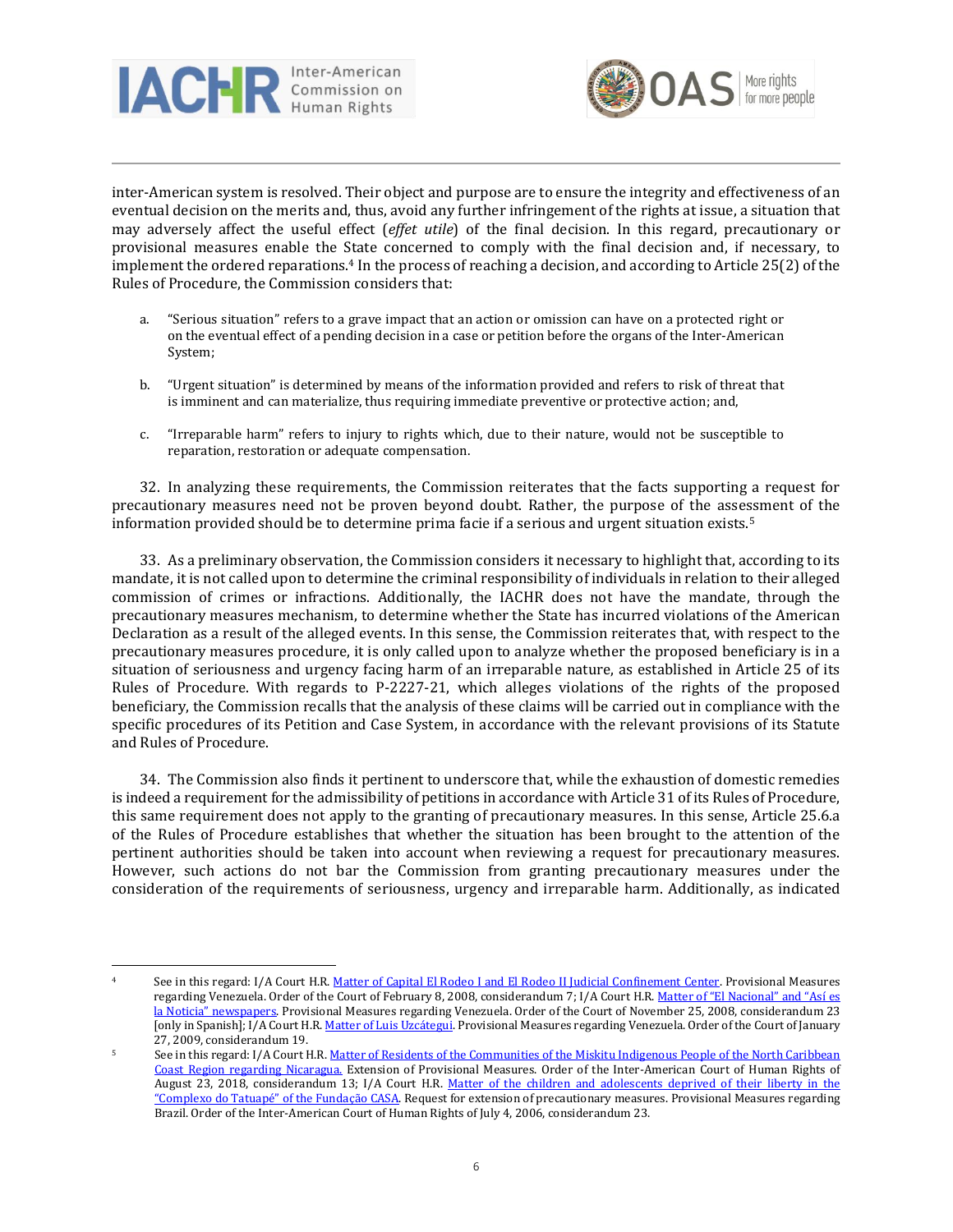



above, the Commission's competence to grant precautionary measures extends to all Member States of the OAS and does not derive solely from the American Convention on Human Rights.

35. Additionally, the Inter-American Commission recalls that the death penalty has been subject to strict scrutiny within the Inter-American human rights system.<sup>6</sup> While most OAS Member States have abolished the death penalty, a significant minority still hold on to this form of punishment.<sup>7</sup> With regards to the States that maintain the death penalty, there are a series of restrictions and limitations established in regional human rights instruments that States are bound to comply with in accordance with international law. <sup>8</sup> These restrictions and limitations are based on the broad recognition of the right to life as the supreme human right and as the *sine qua non* of the enjoyment of all other rights, thus requiring greater scrutiny to ensure that any deprivation of life resulting from the application of the death penalty complies strictly with the requirements of the applicable inter-American human rights instruments, including the American Declaration.<sup>9</sup> In this sense, the Commission has underlined that the right to due process plays an essential role in guaranteeing the protection of the rights of persons who have been sentenced to death. In order to protect due process guarantees, States have the obligation to ensure the exercise of the right to a fair trial, the strictest compliance with the right to defense, and the right to equality and non-discrimination.<sup>10</sup> In this sense, the Commission highlights that it has granted a number of precautionary measures to individuals on death row, considering both the precautionary and protective dimensions of the precautionary measures mechanism.<sup>11</sup>

36. In the present matter, the Commission considers that the requirement of seriousness has been fulfilled. With regards to the precautionary dimension, the Commission observes that, according to petition 2227-21 presented by the applicants, the legal proceedings which led to Ms. Lucio's death sentence allegedly did not comply with her rights to a fair trial and due process of law. In particular, the applicants claim that, during the criminal proceedings, Ms. Lucio's state appointed lawyer allegedly failed to argue that she was under duress during the interrogation, and was submitted to coercive interrogation techniques that allegedly led to her false confession. Further, it was alleged that her lawyer failed to conduct a comprehensive mitigation investigation, and failed to obtain critical expert assistance. As a result, the jury never learned about her long history of sexual assault and domestic violence. Additionally, was alleged that the trial court excluded the testimony of a psychologist and a social worker, two critical witnesses, who would have presented evidence essential to Ms. Lucio's defense. In this regard, while the imposition of the death penalty is not prohibited *per se* under the

<sup>&</sup>lt;sup>6</sup> IACHR. Press Release No. [248/20.](http://www.oas.org/en/iachr/media_center/PReleases/2020/248.asp) The IACHR stresses its call for the abolition of the death penalty in the Americas on the World Day Against the Death Penalty. October 9, 2020.

<sup>&</sup>lt;sup>7</sup> IACHR. The Death Penalty in the [Inter-American](http://www.oas.org/en/iachr/docs/pdf/deathpenalty.pdf) Human Rights System: From Restrictions to Abolition. OAS/Ser.L/V/II., Doc. 68, December 31, 2011, paras. 12 & 138; IACHR. Press Release No. [248/20.](http://www.oas.org/en/iachr/media_center/PReleases/2020/248.asp) The IACHR stresses its call for the abolition of the death penalty in the Americas on the World Day Against the Death Penalty. October 9, 2020.

<sup>8</sup> IACHR. The Death Penalty in the [Inter-American](http://www.oas.org/en/iachr/docs/pdf/deathpenalty.pdf) Human Rights System: From Restrictions to Abolition. OAS/Ser.L/V/II., Doc. 68, December 31, 2011, paras. 138-39.

<sup>9</sup> IACHR. Report No. [210/20.](http://www.oas.org/en/iachr/decisions/2020/USad13361EN.pdf) Case 13.361. Admissibility and Merits (Publication). Julius Omar Robinson (United States of America), August 12, 2020, para. 55; IACHR. Report No. [200/20.](http://www.oas.org/en/iachr/decisions/2020/USad13356en.pdf) Case 13.356. Admissibility and Merits (Publication). Nelson Ivan Serrano Saenz (United States of America), August 3, 2020, paras. 44-45; IACHR. Report No. [211/20.](http://www.oas.org/en/iachr/decisions/2020/USAD13570EN.pdf) Case 13.570. Admissibility and Merits (Publication). Lezmond C. Mitchell (United States of America), August 24, 2020, paras. 72-73.

<sup>&</sup>lt;sup>10</sup> IACHR. The Death Penalty in the [Inter-American](http://www.oas.org/en/iachr/docs/pdf/deathpenalty.pdf) Human Rights System: From Restrictions to Abolition. OAS/Ser.L/V/II., Doc. 68, December 31, 2011, para. 141.

<sup>11</sup> See, in this regard: IACHR. [Resolution](http://www.oas.org/en/iachr/decisions/pdf/2020/res_95_mc-1080-20_us_en.pdf) 95/2020. Precautionary Measure No. 1080-20. Christa Pike regarding the United States of America. December 11, 2020; IACHR. [Resolution](http://www.oas.org/en/iachr/decisions/pdf/2020/91-20mc1048-20-us.pdf) 91/2020. Precautionary Measure No. 1048-20. Lisa Montgomery regarding the United States of America. December 1, 2020; IACHR. [Resolution](http://www.oas.org/en/iachr/decisions/pdf/2018/77-18MC82-18-US-english.pdf) 77/2018. Precautionary Measure No. 82-18. Ramiro Ibarra Rubí regarding the United States of America. October 1, 2018; IACHR. [Resolution](http://www.oas.org/es/cidh/decisiones/pdf/2018/32-18MC334-18-EU.pdf) 32/2018. Precautionary Measure No. 334-18. Charles Don Flores regarding the United States of America. May 5, 2018 (available only in Spanish); IACHR. [Resolution](http://www.oas.org/es/cidh/decisiones/pdf/2017/41-17MC736-17US.pdf) 41/2017. Precautionary Measure No. 736-17. Rubén Ramírez Cárdenas regarding the United States of America. October 18, 2017; IACHR. [Resolution](http://www.oas.org/en/iachr/decisions/pdf/2017/21-17MC250-17-US-EN.docx) 21/2017. Precautionary Measure No. 250-17. Lezmond Mitchell regarding the United States of America. July 2, 2017; IACHR. [Resolution](http://www.oas.org/en/iachr/decisions/pdf/2017/14-17MC241-17-US-EN.pdf) 14/2017. Precautionary Measure No. 241-17. Matter of Víctor Hugo Saldaño regarding the United States of America. May 26, 2017; IACHR. [Resolution](http://www.oas.org/es/cidh/decisiones/pdf/2017/9-17MC156-17-US.pdf) 9/2017. Precautionary Measure No. 156-17. William Charles Morva regarding the United States of America. March 16, 2017.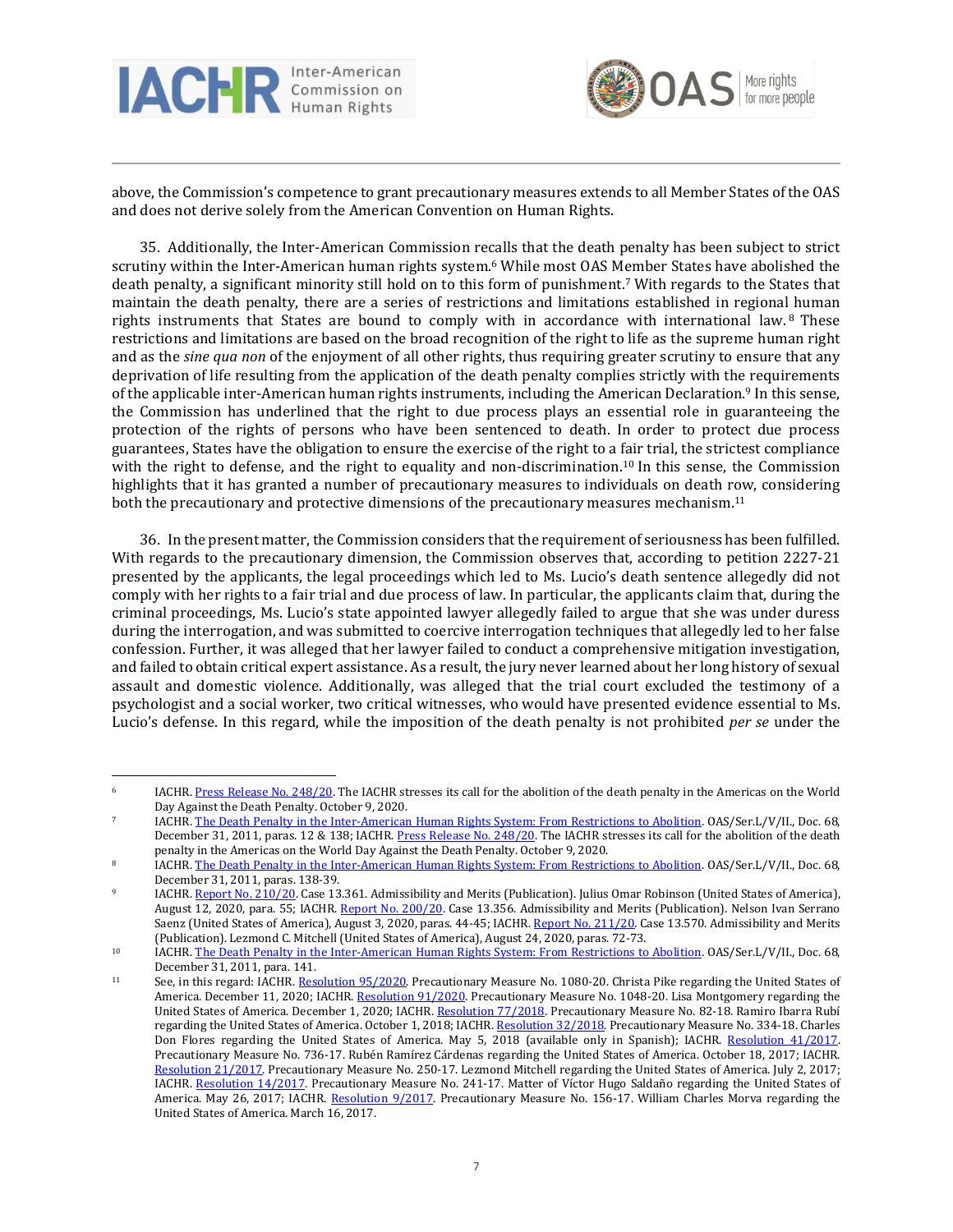



American Declaration,<sup>12</sup> the Commission has recognized systematically that the possibility of an execution in such circumstances is sufficiently serious to permit the granting of precautionary measures to the effect of safeguarding a decision on the merits of the petition filed.<sup>13</sup>

37. Regarding the protective dimension, the Commission observes that Ms. Lucio remains on death row in Texas, where she has been held in solitary confinement for over 14 years while awaiting execution. The Commission has stated that "in no instance should solitary confinement of an individual last longer than thirty days". <sup>14</sup> It has further concluded that "it is widely established in international human rights law that solitary confinement for extended periods of time constitutes at the very least a form of cruel, inhuman or degrading treatment or punishment".<sup>15</sup> As for the impact that solitary confinement may cause on the rights to life and personal integrity of an individual, the former United Nations Special Rapporteur on Torture, Juan E. Mendez, has stated that:

Individuals held in solitary confinement suffer extreme forms of sensory deprivation, anxiety and exclusion, clearly surpassing lawful conditions of deprivation of liberty. Solitary confinement, in combination with the foreknowledge of death and the uncertainty of whether or when an execution is to take place, contributes to the risk of serious and irreparable mental and physical harm and suffering to the inmate. Solitary confinement used on death row is by definition prolonged and indefinite and thus constitutes cruel, inhuman or degrading treatment or punishment or even torture.<sup>16</sup>

38. The Commission further emphasizes the serious impacts of long-term deprivation of liberty on death row, known as the "death row phenomenon", which:

(…) consists of a combination of circumstances that produce severe mental trauma and physical deterioration in prisoners under sentence of death. Those circumstances include the lengthy and anxiety-ridden wait for uncertain outcomes, isolation, drastically reduced human contact and even the physical conditions in which some inmates are held. Death row conditions are often worse than those for the rest of the prison population, and prisoners on death row are denied many basic human necessities.<sup>17</sup>

<sup>12</sup> IACHR. The Death Penalty in the [Inter-American](http://www.oas.org/en/iachr/docs/pdf/deathpenalty.pdf) Human Rights System: From Restrictions to Abolition. OAS/Ser.L/V/II., Doc. 68, December 31, 2011, para. 2.

<sup>13</sup> See, in this regard: IACHR. [Resolution](http://www.oas.org/en/iachr/decisions/pdf/2020/res_95_mc-1080-20_us_en.pdf) 95/2020. Precautionary Measure No. 1080-20. Christa Pike regarding the United States of America. December 11, 2020, para. 34; IACHR. [Resolution](http://www.oas.org/en/iachr/decisions/pdf/2020/91-20mc1048-20-us.pdf) 91/2020. Precautionary Measure No. 1048-20. Lisa Montgomery regarding the United States of America. December 1, 2020, para. 40; IACHR. [Resolution](http://www.oas.org/en/iachr/decisions/pdf/2018/77-18MC82-18-US-english.pdf) 77/2018. Precautionary Measure No. 82-18. Ramiro Ibarra Rubí regarding the United States of America. October 1, 2018; IACHR. [Resolution](http://www.oas.org/es/cidh/decisiones/pdf/2018/32-18MC334-18-EU.pdf) 32/2018. Precautionary Measure No. 334-18. Charles Don Flores regarding the United States of America. May 5, 2018 (available only in Spanish); IACHR. [Resolution](http://www.oas.org/es/cidh/decisiones/pdf/2017/41-17MC736-17US.pdf) 41/2017. Precautionary Measure No. 736-17. Rubén Ramírez Cárdenas regarding the United States of America. October 18, 2017; IACHR. [Resolution](http://www.oas.org/en/iachr/decisions/pdf/2017/21-17MC250-17-US-EN.docx) 21/2017. Precautionary Measure No. 250-17. Lezmond Mitchell regarding the United States of America. July 2, 2017; IACHR. [Resolution](http://www.oas.org/en/iachr/decisions/pdf/2017/14-17MC241-17-US-EN.pdf) 14/2017. Precautionary Measure No. 241-17. Matter of Víctor Hugo Saldaño regarding the United States of America. May 26, 2017; IACHR. [Resolution](http://www.oas.org/es/cidh/decisiones/pdf/2017/9-17MC156-17-US.pdf) 9/2017. Precautionary Measure No. 156-17. William Charles Morva regarding the United States of America. March 16, 2017.

<sup>14</sup> IACHR. [Report](http://www.oas.org/en/iachr/decisions/2020/uspu12865en.pdf) No. 29/20. Case 12.865. Merits (Publication). Djamel Ameziane (United States), April 22, 2020, para. 151; IACHR. Report on the Human Rights of Persons Deprived of Liberty in the [Americas.](http://www.oas.org/en/iachr/pdl/docs/pdf/PPL2011eng.pdf) OEA/Ser.L/V/II., Doc. 64, December 31, 2011, para. 411.

<sup>15</sup> IACHR. [Report](http://www.oas.org/en/iachr/decisions/2020/uspu12865en.pdf) No. 29/20. Case 12.865. Merits (Publication). Djamel Ameziane (United States), April 22, 2020, para. 152; IACHR. Report on the Human Rights of Persons Deprived of Liberty in the [Americas.](http://www.oas.org/en/iachr/pdl/docs/pdf/PPL2011eng.pdf) OEA/Ser.L/V/II., Doc. 64, December 31, 2011, para. 413.

<sup>&</sup>lt;sup>16</sup> United Nations General Assembly. Interim report of the Special [Rapporteur](https://undocs.org/A/67/279) on torture and other cruel, inhuman or degrading treatment or [punishment.](https://undocs.org/A/67/279) A/67/279, August 9, 2012, para. 48.

<sup>17</sup> United Nations General Assembly. Interim report of the Special [Rapporteur](https://undocs.org/A/67/279) on torture and other cruel, inhuman or degrading treatment or [punishment.](https://undocs.org/A/67/279) A/67/279, August 9, 2012, para. 42; IACHR. [Report](http://www.oas.org/en/iachr/decisions/2017/USPU12254EN.pdf) No. 24/17. Case 12.254. Merits. Víctor Saldaño (United States), March 18, 2017, para. 241; IACHR. Report No. [200/20.](http://www.oas.org/en/iachr/decisions/2020/USad13356en.pdf) Case 13.356. Admissibility and Merits (Publication). Nelson Ivan Serrano Saenz (United States of America), August 3, 2020, para. 69; IACHR. Report No. [210/20.](http://www.oas.org/en/iachr/decisions/2020/USad13361EN.pdf) Case 13.361. Admissibility and Merits (Publication). Julius Omar Robinson (United States of America), August 12, 2020, para. 115; IACHR.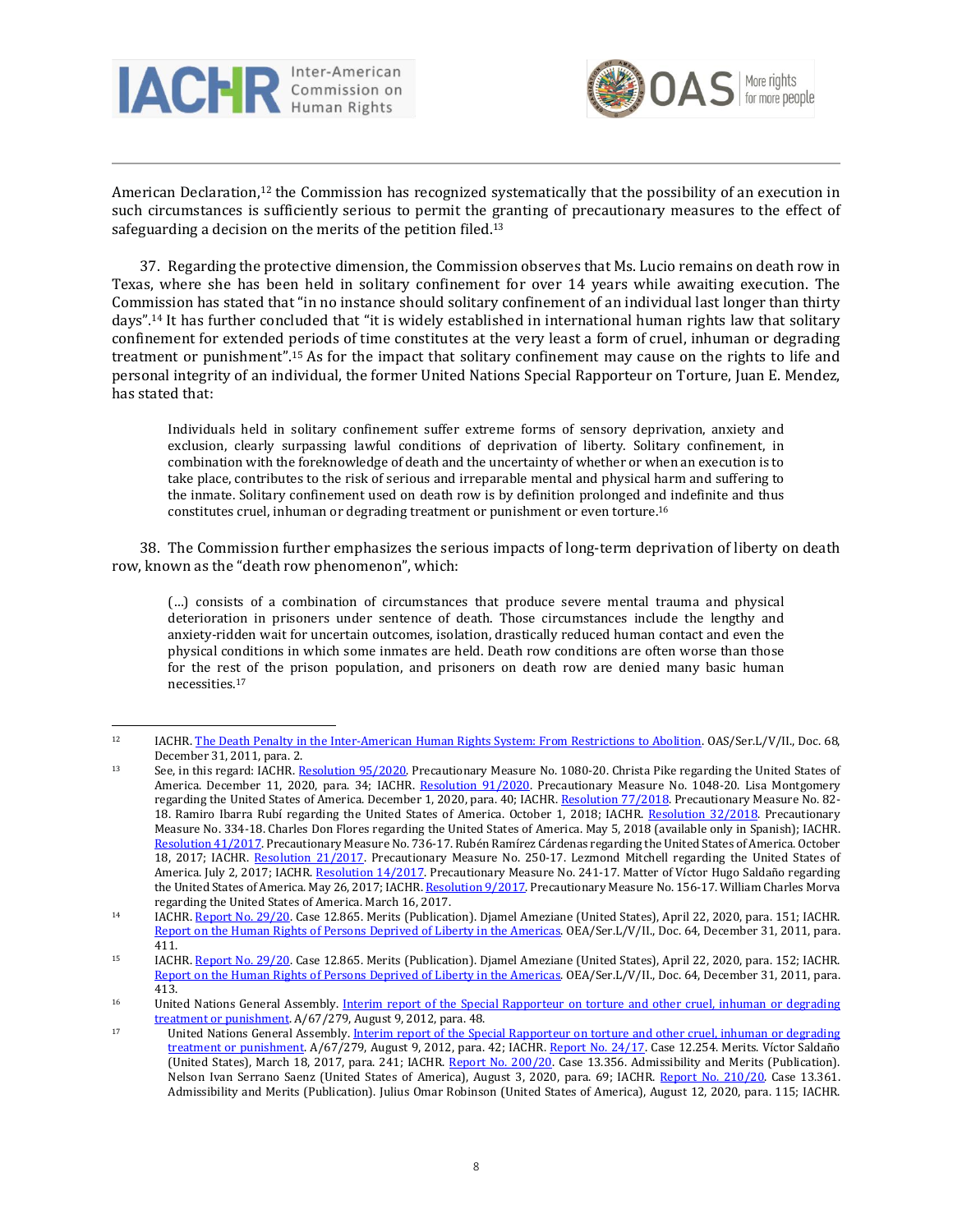



39. In this sense, in the case of Russell Bucklew, the IACHR found that "the very fact of spending 20 years on death row is, by any account, excessive and inhuman".<sup>18</sup> In the case of Víctor Saldaño, the Commission concluded that "holding Víctor Saldaño on death row for more than 20 years in solitary confinement has constituted a form of torture, with severe and irreparable detriment to his personal integrity and, especially, his mental health".<sup>19</sup>

40. According to the information provided by the applicants, for the last 14 years, Ms. Lucio has spent "at least twenty-three hours a day in a brick and concrete room the size of a parking space with negligible educational or environmental stimuli". They alleged that she "has no access to television, educational opportunities, or consistent recreation". In addition, the level of noise on Ms. Lucio's prison building and the smell of airborne chemical agents prevents her from "sleeping, concentrating, having conversations, thinking clearly, and functioning in general". The above elements illustrate the seriousness of the situation in which the proposed beneficiary currently finds herself.

41. The Commission observes that the United States did not present any specific information regarding the current situation that the proposed beneficiary finds herself in. In this sense, the Commission does not have information which indicates that measures are being adopted by domestic courts or administrative authorities to ensure humane detention conditions and to prevent any harm to Ms. Lucio.

42. In view of these aspects, and without prejudice to the petition presented, the Commission concludes that the rights of Ms. Lucio are prima facie at risk due to the imminent execution of the death penalty and its subsequent effects on her petition which is currently under the Commission's analysis, as well as her ongoing conditions of detention in solitary confinement on death row and their impact on her rights to life and personal integrity.

43. The Commission considers that the requirement of urgency has been fulfilled. With regards to the precautionary dimension, according to the information presented by the applicants on January 14, 2022, the District Court set the date of the proposed beneficiary's execution to April 27, 2022.

44. In this same sense, regarding the protective dimension, the Commission considers that the risks to the proposed beneficiary's rights require immediate measures given the severe conditions of her detention in solitary confinement on death row and before the possible execution of the death penalty. As stated above, the information presented by the State did not controvert the proposed beneficiary's alleged conditions of confinement, meaning that the IACHR does not have information which indicates that measures are being adopted by domestic courts or administrative authorities to ensure humane detention conditions and to prevent any harm to Ms. Lucio.

45. The Commission considers that the requirement of irreparability has been fulfilled, insofar as the potential impact on the rights to life and personal integrity of the proposed beneficiary constitutes the maximum situation of irreparability.

46. Regarding the precautionary aspect, the IACHR considers that if Ms. Lucio is executed before the Commission has had the opportunity to evaluate P-2227-21, any eventual decision on the merits of the case would be rendered moot, given that the situation of irreparable harm would already have materialized.

Report No. [211/20.](http://www.oas.org/en/iachr/decisions/2020/USAD13570EN.pdf) Case 13.570. Admissibility and Merits (Publication). Lezmond C. Mitchell (United States of America), August 24, 2020, para. 132; IACHR. [Report](http://www.oas.org/en/iachr/decisions/2018/USPU12958EN.pdf) No. 71/18. Case 12.958. Merits. Russell Bucklew (United States), May 10, 2018, paras. 85-91.

<sup>18</sup> IACHR. [Report](http://www.oas.org/en/iachr/decisions/2018/USPU12958EN.pdf) No. 71/18. Case 12.958. Merits. Russell Bucklew (United States), May 10, 2018, para. 91.<br>19 IACHR. Report No. 24/17. Case 12.254. Merits. Víctor Saldaño (United States), March 18, 2017, para. 252